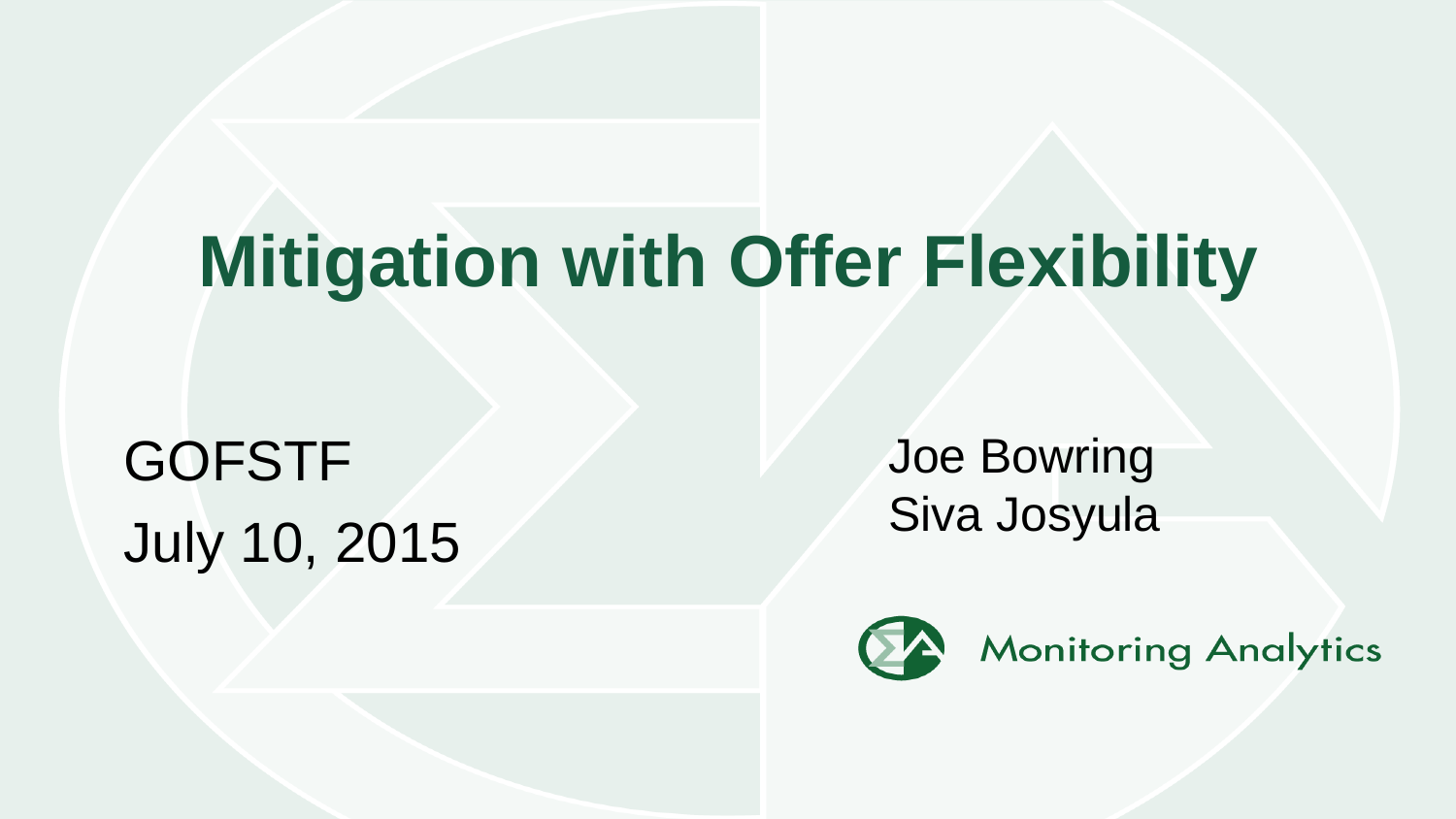## **DA Market Power Mitigation Issues**

- **Current:**
	- **If an owner fails TPS test, cheaper schedule (of the one cost and one price schedule for the day) selected based on the total cost of commitment**
- **Proposed:**
	- **Use effective schedules for each hour for total cost of commitment calculation (and appropriate start and no load costs)**
	- **If owner fails TPS test, unit committed on schedule with lower total cost of commitment**
	- **If unit is de-committed and committed again for a constraint, schedule should be based on TPS result and cost of commitment for the corresponding constraint**



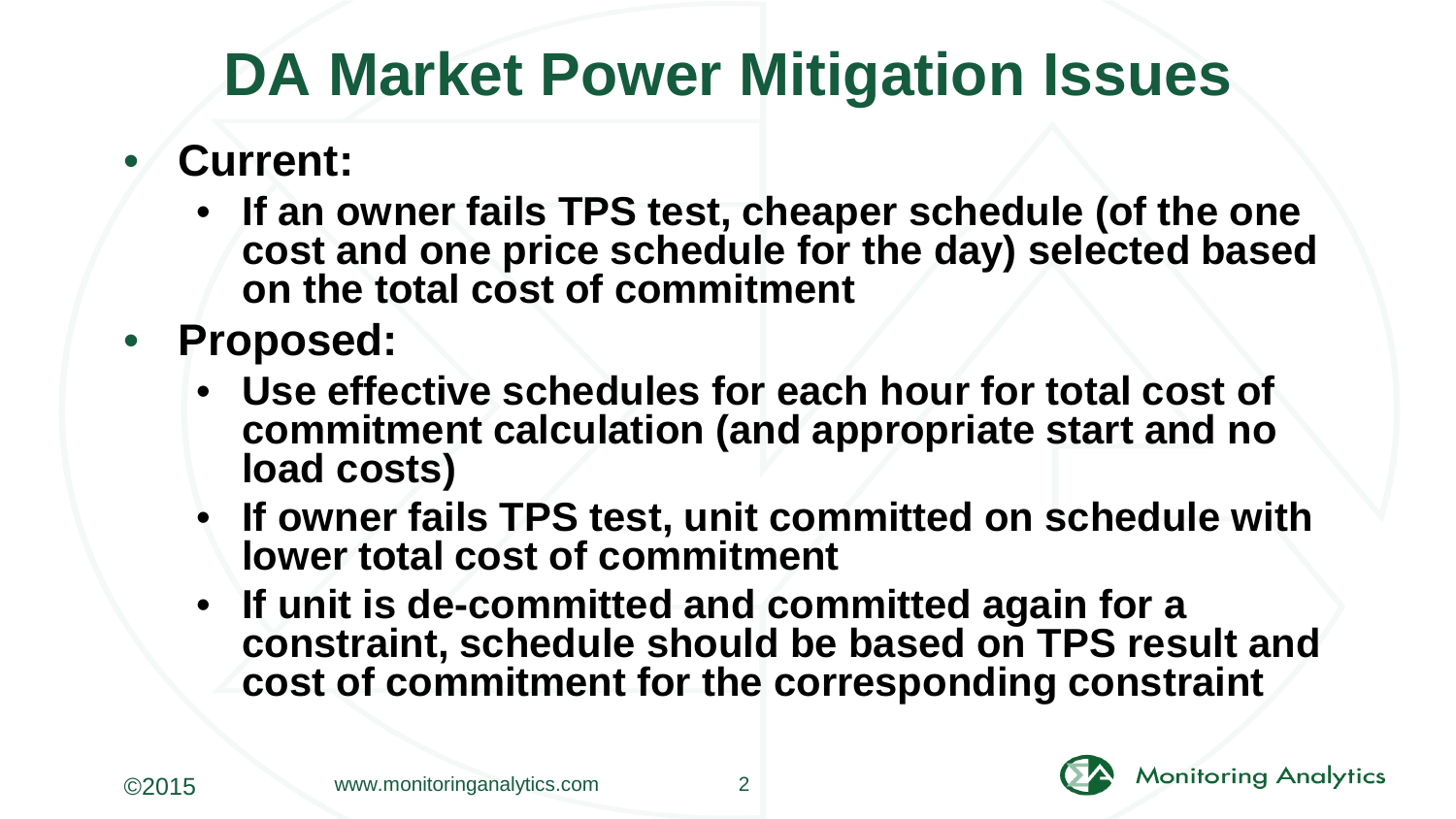### **DA Current Mitigation Example**

- If an owner fails TPS test for a local transmission constraint:
- Cost of commitment on cost based schedule:
	- Start cost =  $$5000$  per start
	- $\delta$  No load cost = 0;
	- $\delta$  Incremental offer: \$15/MWh @ 50 MW
	- Minimum Run Time  $=$  4 hours
	- Cost of commitment =  $15*50*4 + 5000 = $8000$
- Cost of commitment on price based schedule:
	- Start cost =  $$5000$  per start
	- $\circ$  No load cost = 0;
	- Incremental offer: \$18/MWh @ 50 MW
	- Minimum Run Time  $=$  4 hours
	- Cost of commitment =  $18*50*4 + 5000 = $8600$
- Cost of commitment is cheaper on cost based schedule; committed on cost.

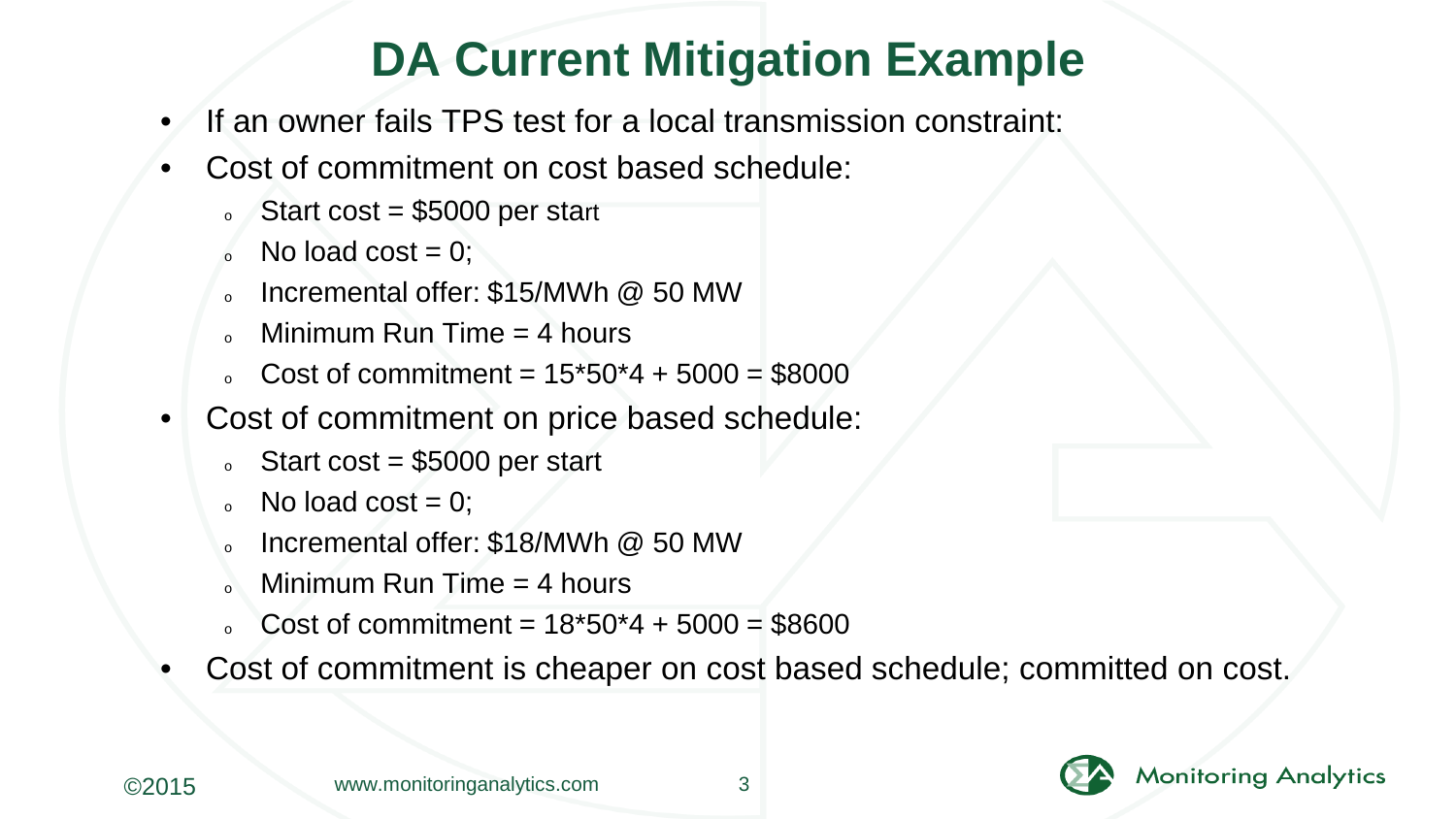## **DA Mitigation with offer flexibility Scenario 1**

|                   | <b>Hours 1-10</b> |    |       | Hours 11-24 |     |       |
|-------------------|-------------------|----|-------|-------------|-----|-------|
| Cost based offer  | <b>MW</b>         |    | Start | <b>MW</b>   |     | Start |
|                   | 50                | 15 | 5000  | -50         | 18  | 5500  |
| Price based offer | <b>MW</b>         | D  |       | <b>MW</b>   | D   |       |
|                   | 50                | 18 | 5000  | 50          | -20 | 5500  |

- Fuel cost change starting Hour 11 (gas day change as an example):
	- o Cost based offer increases by \$3/MWh
	- <sup>o</sup> Price based offer increases by \$2/MWh (limited to \$3/MWh increase)
	- $\epsilon$  New start cost = \$5500 per start
- If commitment is from hour 9 through hour 12:
	- Start cost depends on the start hour.
	- $\degree$  Cost of commitment on cost offer =  $15*50*2 + 18*50*2 + 5000 = $8300$
	- $\degree$  Cost of commitment on price offer =  $18*50*2 + 20*50*2 + 5000 = $8800$
- Cost of commitment cheaper on cost based schedule; committed on cost.

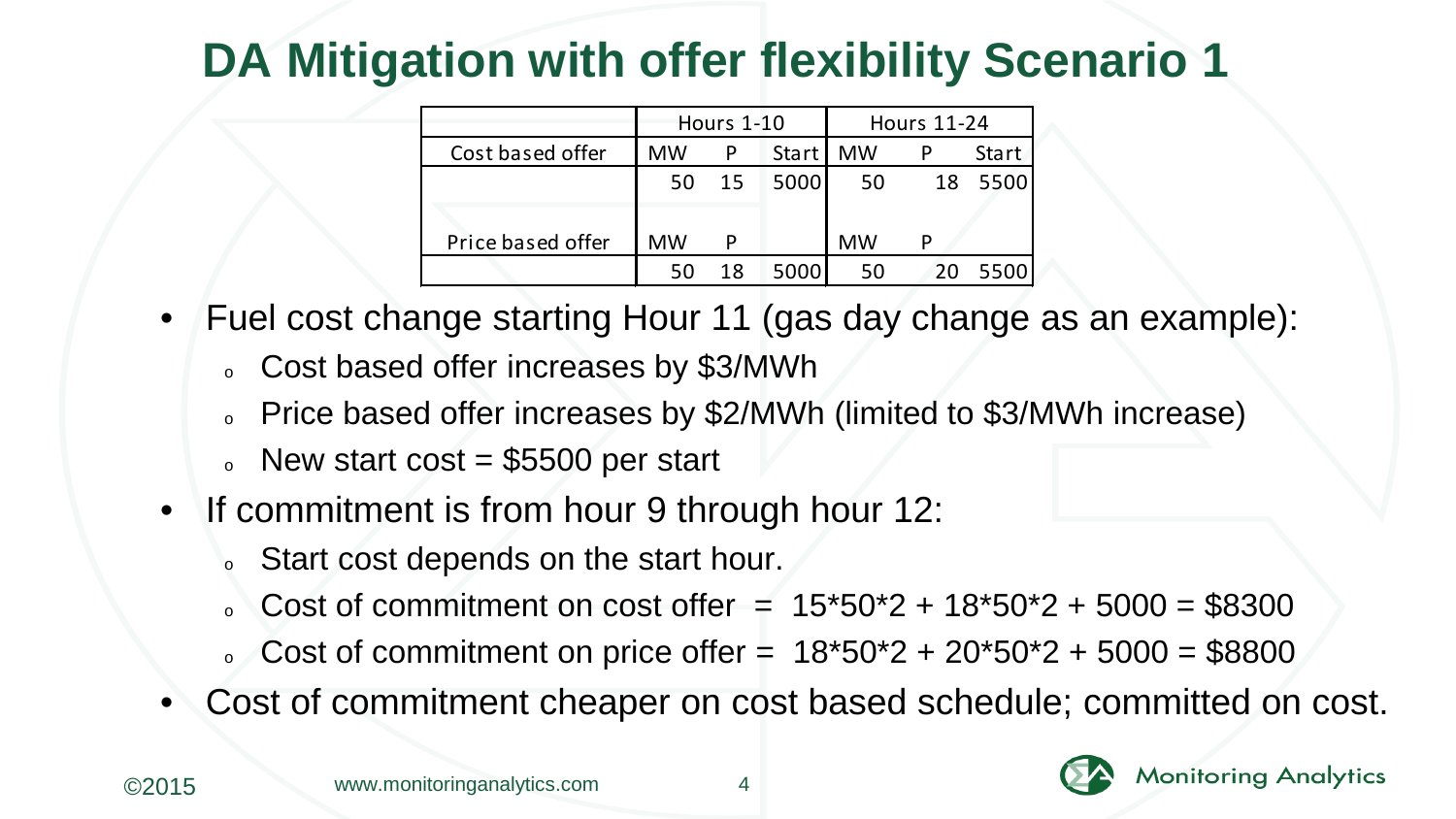## **DA Mitigation with offer flexibility Scenario 2**

|                   |           | Hours $1-10$ |       | <b>Hours 11-24</b> |    |         |
|-------------------|-----------|--------------|-------|--------------------|----|---------|
| Cost based offer  | <b>MW</b> |              | Start | <b>MW</b>          |    | Start   |
|                   | 50        | - 15         | 5000  | -50                |    | 22 5500 |
| Price based offer | MW        | D            |       | <b>MW</b>          | D  |         |
|                   | 50        | 18           | 5000  | 50                 | 18 | 5500    |

- Fuel cost change starting Hour 11 (gas day change as an example):
	- o Cost based offer increases by \$7/MWh
	- $\epsilon$  Price based offer no change (limited to \$7/MWh increase)
	- $\epsilon$  New start cost = \$6300 per start
- If commitment is from hour 9 through hour 12:
	- Start cost depends on the start hour.
	- $\degree$  Cost of commitment on cost offer =  $15*50*2 + 22*50*2 + 5000 = $8700$
	- $\degree$  Cost of commitment on price offer =  $18*50*2 + 18*50*2 + 5000 = $8600$
- Cost of commitment cheaper on price based schedule; committed on price

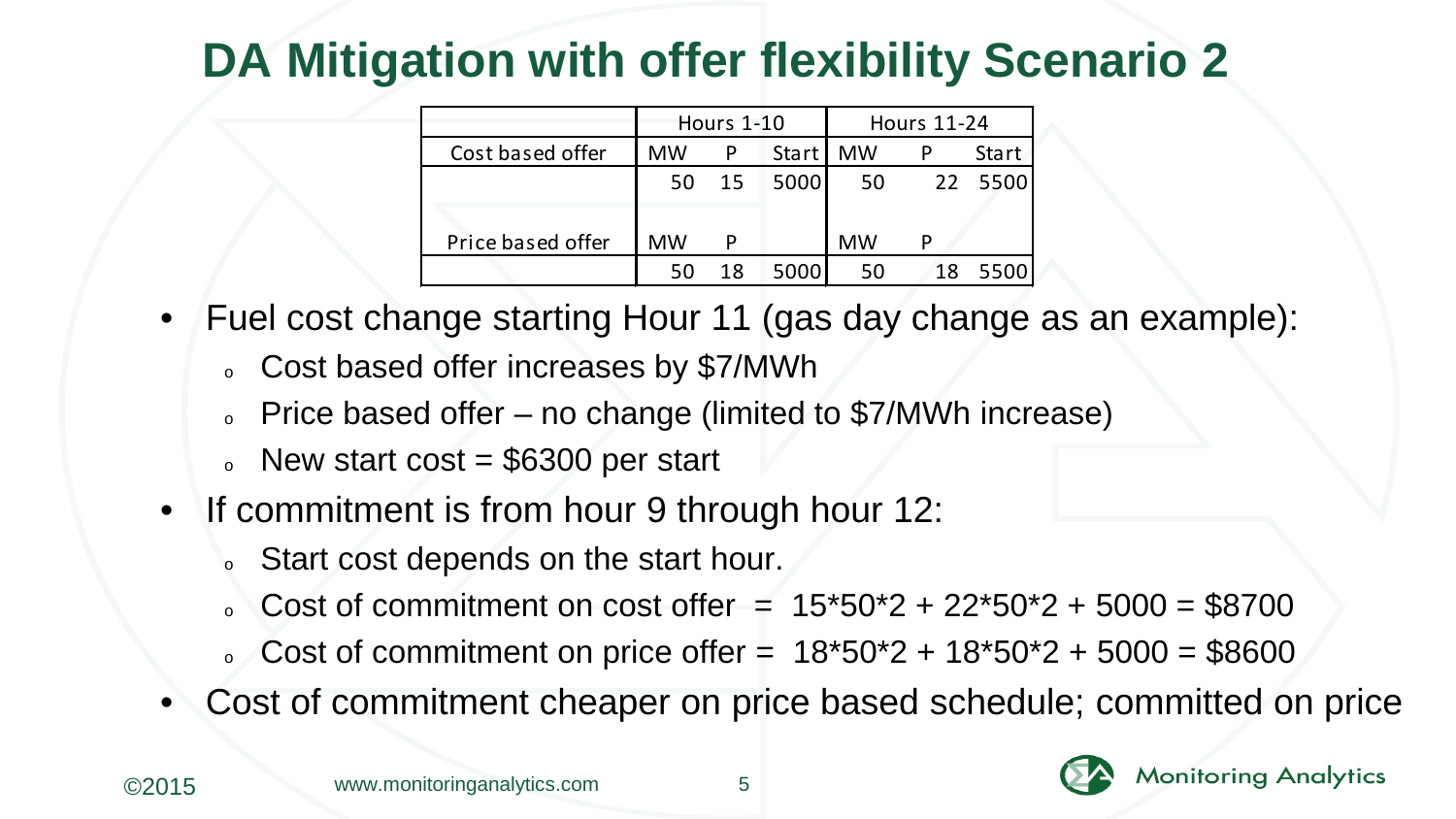## **RT Market Power Mitigation Issues**

#### • **Current:**

- **Resources ramped up for transmission relief, that are already committed (in DA or RT), are not offer capped when owner fails TPS test**
	- <sup>o</sup> **Fixed daily offers are part of mitigation mechanism**
	- offer capping in RT only for units that can start quickly **enough**
- **Proposed:**
	- **TPS test results should be based on effective schedules for relevant time period**
	- **All resources offered by owners that fail TPS test should be offer capped if they update offers, regardless of prior status**



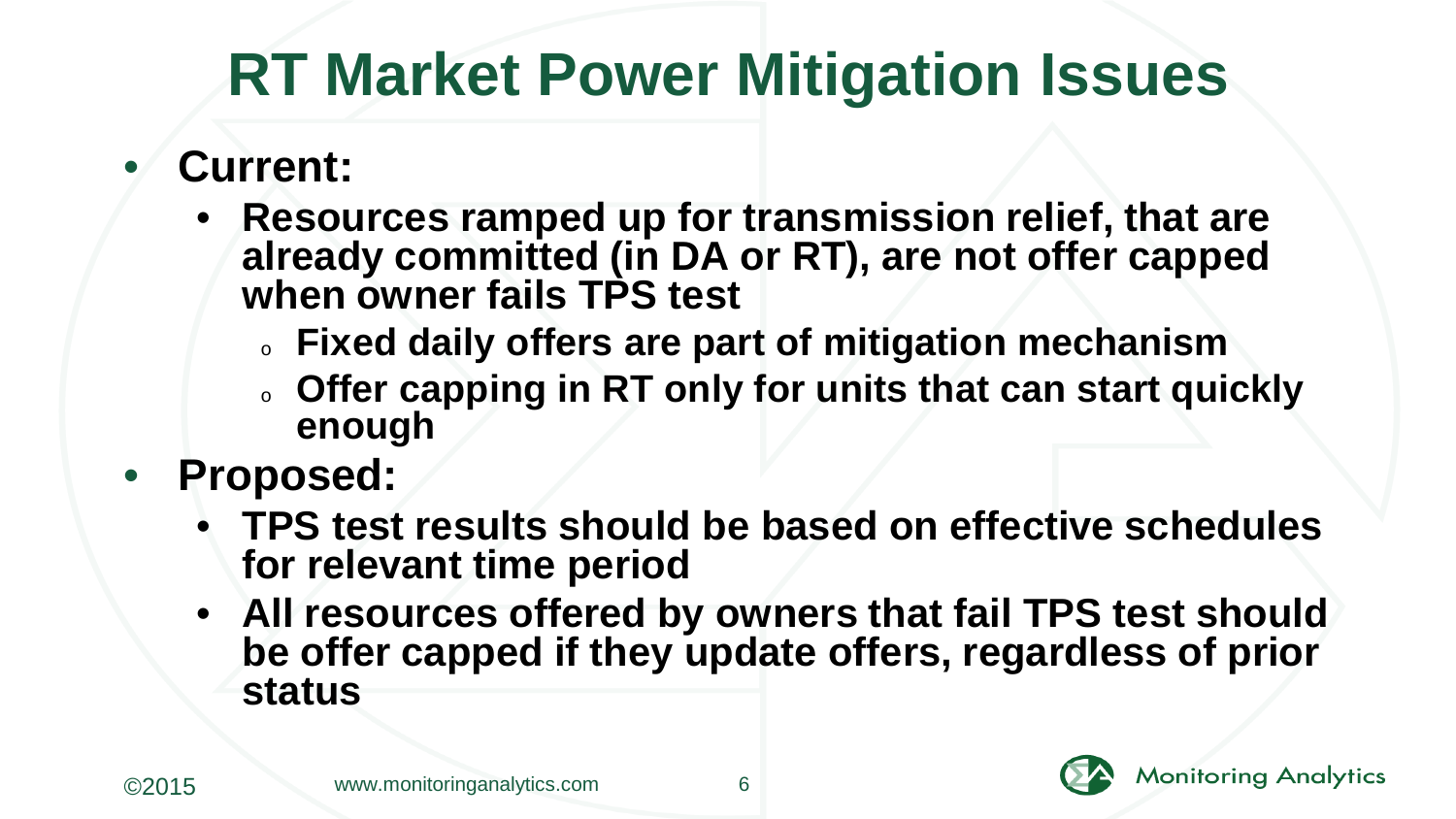## **RT Market Mitigation Current Example**

- **Unit A and Unit B same owner**
	- **Unit A: Committed economically DA, both price and cost offers are fixed for the operating day**
	- **Unit B: Quick start unit, not committed DA, updated offers in re-bid period, fixed for the operating day**
- **In real time, IT SCED results show binding constraint with relief needed 1 hour ahead, owner fails TPS test**
	- **Unit A is ramped up to relieve constraint, no change to schedule**
	- **Unit B is committed on cheaper of cost or price to relieve constraint**

|                      |              |           | <b>Additional</b> |                   |                          |
|----------------------|--------------|-----------|-------------------|-------------------|--------------------------|
|                      | Current      | Current   | <b>Available</b>  | <b>IT SCED</b>    |                          |
|                      | <b>State</b> | <b>MW</b> | <b>MW</b>         | <b>TPS Result</b> | <b>Mitigation</b>        |
| Unit A - slow ramp   | On           | 50        | 20                | Fail              | No schedule switch       |
| Unit B - quick start | Off          |           | 25                | Fail              | Cheaper of cost or price |



**Monitoring Analytics**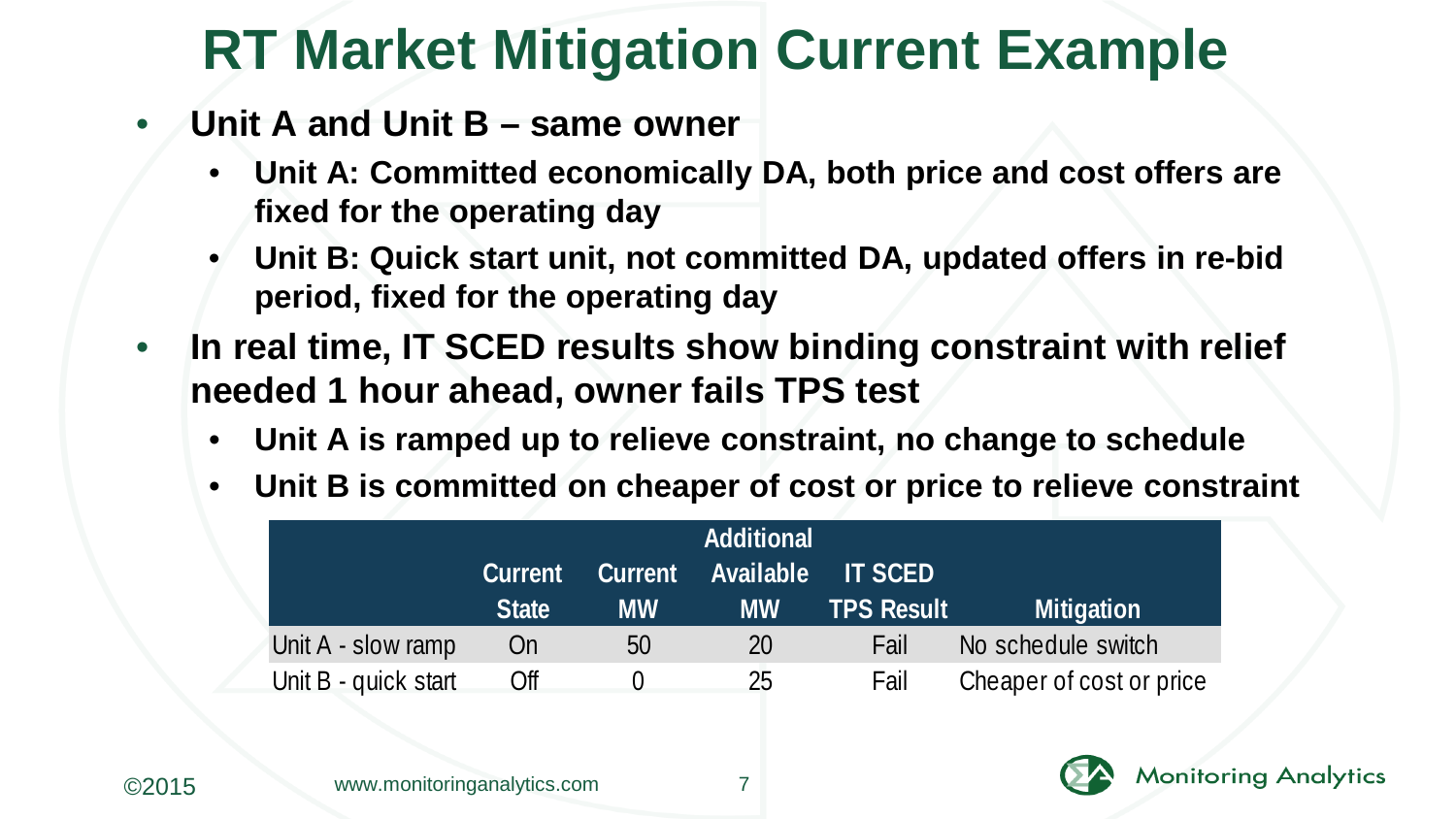### **RT Market Offer Flexibility Mitigation Example 1**

- **Unit A and Unit B same owner**
	- **Unit A: Committed economically DA, both price and cost offers are fixed for the operating day**
	- **Unit B: Quick start unit, not committed DA, both price and cost offers are updated real time based on fuel costs**
- **In real time, IT SCED results show binding constraint with relief needed 1 hour ahead, owner fails TPS test**
	- **Unit A is ramped up to relieve constraint, no change to schedule**
	- **Unit B is committed on cheaper of cost or price to relieve constraint**

|                      |                |                | <b>Additional</b> |                   |                          |
|----------------------|----------------|----------------|-------------------|-------------------|--------------------------|
|                      | <b>Current</b> | <b>Current</b> | Available         | <b>IT SCED</b>    |                          |
|                      | <b>State</b>   | <b>MW</b>      | <b>MW</b>         | <b>TPS Result</b> | <b>Mitigation</b>        |
| Unit A - slow ramp   | On             | 50             | 20                | Fail              | No schedule switch       |
| Unit B - quick start | Off            |                | 25                | Fail              | Cheaper of cost or price |



**Monitoring Analytics**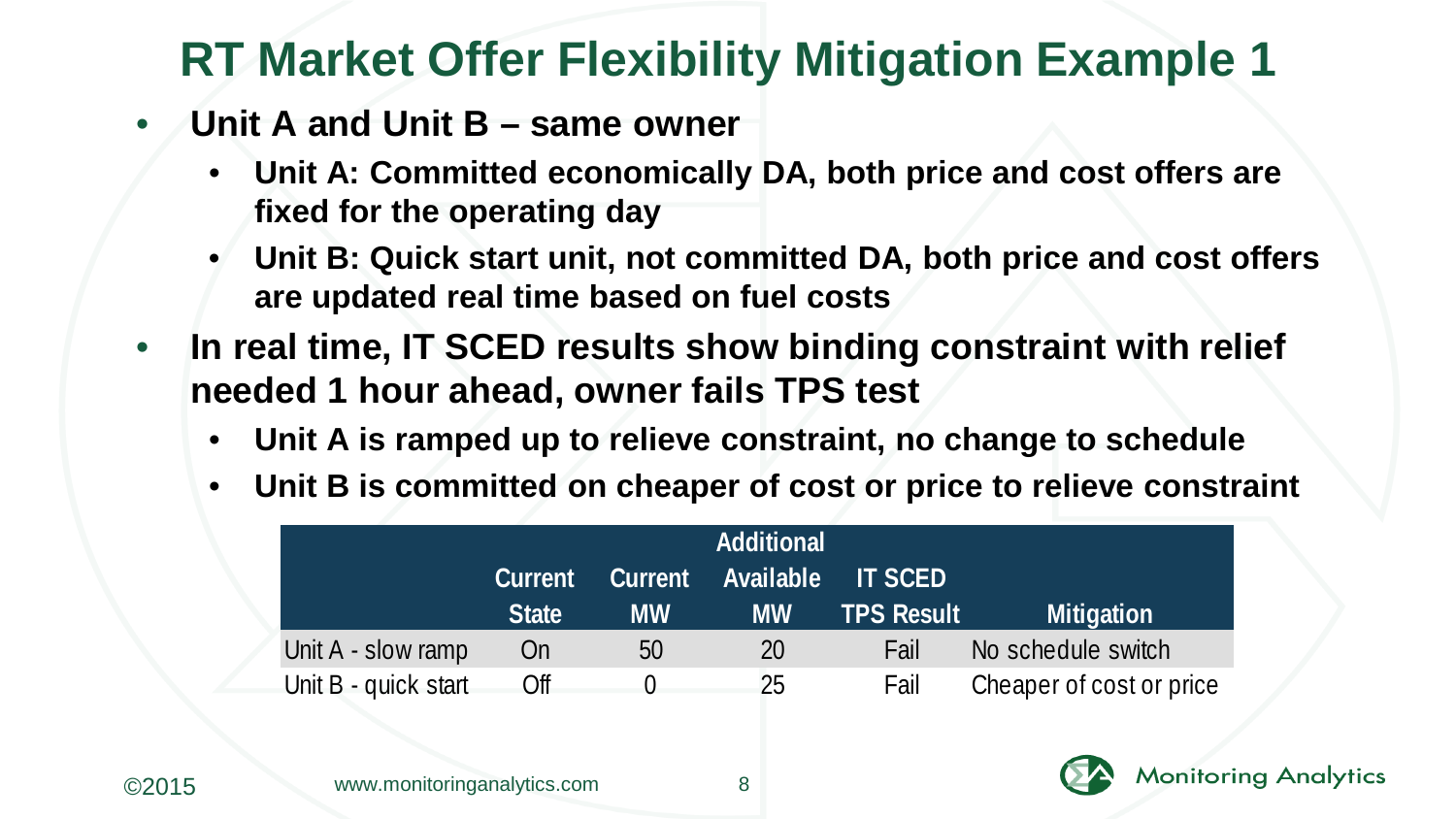### **RT Market Offer Flexibility Mitigation Example 2**

- **Unit A and Unit B same owner**
	- **Unit A: Committed economically DA, price and cost offers reflect different fuel costs during the day**
	- **Unit B: Quick start unit, not committed DA, both price and cost offers are updated real time based on fuel costs**
- **In real time, IT SCED results show binding constraint with relief needed 1 hour ahead, owner fails TPS test**
	- **Unit A is ramped up to relieve constraint, mitigated to cheaper of cost and price**
	- **Unit B is committed on cheaper of cost or price to relieve constraint**

| <b>Additional</b>    |              |           |           |                   |                          |  |
|----------------------|--------------|-----------|-----------|-------------------|--------------------------|--|
|                      | Current      | Current   | Available | <b>IT SCED</b>    |                          |  |
|                      | <b>State</b> | <b>MW</b> | <b>MW</b> | <b>TPS Result</b> | <b>Mitigation</b>        |  |
| Unit A - slow ramp   | On           | 50        | 20        | Fail              | Cheaper of cost or price |  |
| Unit B - quick start | Off          |           | 25        | Fail              | Cheaper of cost or price |  |



**Monitoring Analytics**